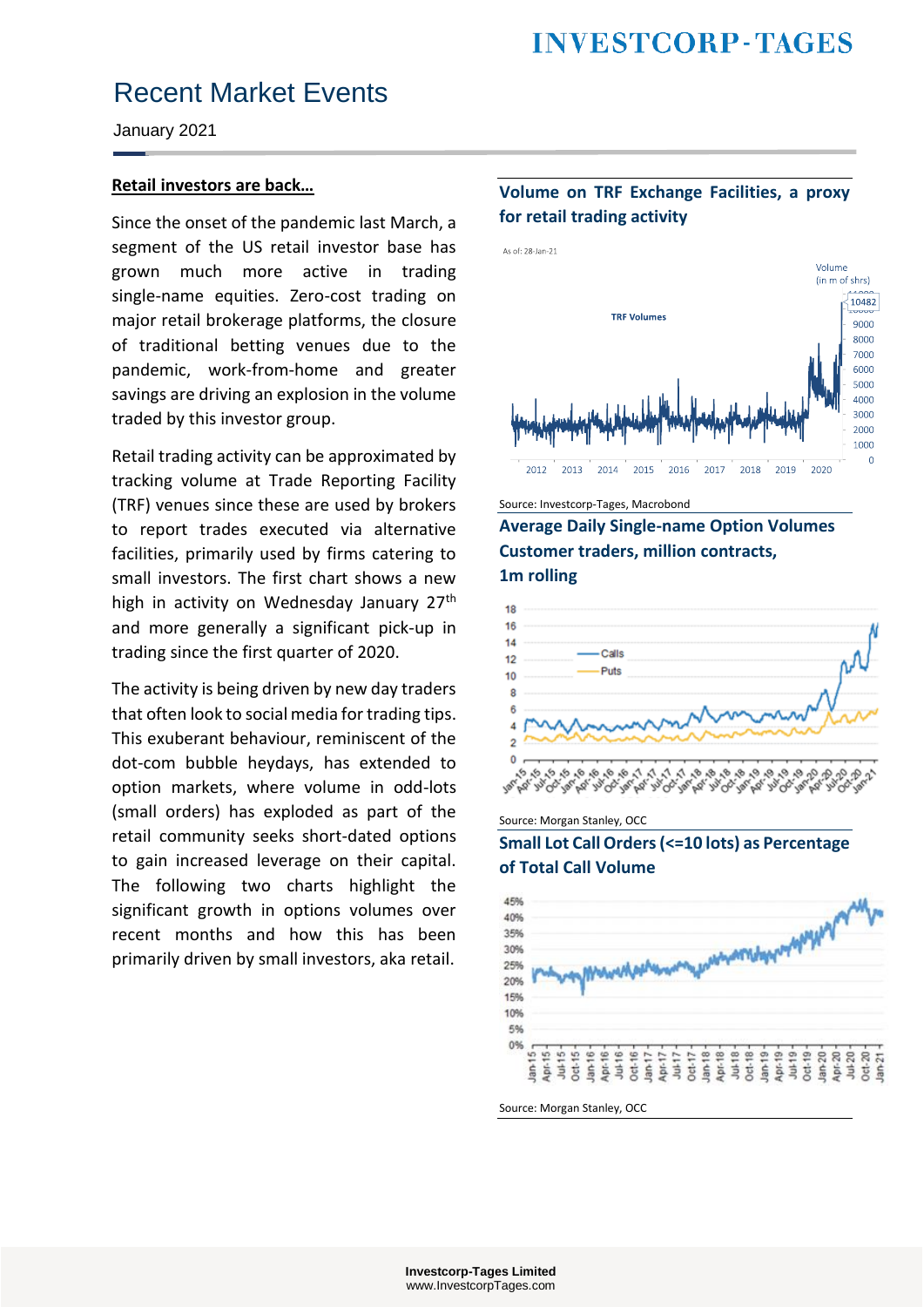January 2021

### **Burned once already…**

In June of 2020, the rapid migration of retail day traders from "ultra-growth" stocks to value names, including bankrupt equities like Hertz, had already triggered a painful short covering episode for hedge funds. This investor group generally follows price momentum but has periodically shifted focus to "distressed" plays.

In recent days, a loosely organized community of retail traders' part of the Reddit Wallstreet bets community sought to replicate the phenomenon by targeting highly shorted US equities and buying "en masse", partly through short-dated call options. The strategy was initially focused on GameStop but quickly expanded to a larger universe of names throughout the week. This time around, the move is not driven by hopes of an economic rebound but has been expressly targeted towards a couple of hedge funds that had disclosed large short positions in these equities.

Needless to say, the move has not been driven by a change in the macro-economic environment or idiosyncratic positive developments for the single-name equities in question. It could nonetheless have positive impact for the targeted companies as they are able to issue equity capital at much higher valuations. For instance, AMC has issued equity at the new prevailing price levels, thus shoring up its balance sheet and leading to substantial gains to the price of its outstanding debt. These technical moves have had the impact of providing near bankrupt companies the luxury of time and liquidity options.

### **Retail quickly pivots to value stocks in May/June, triggering a painful short covering episode for hedge funds**



Source: Investcorp-Tages, Macrobond

**This has happened before… Hertz unexplainably rallied a few weeks after announcing bankruptcy in May**



Source: Investcorp-Tages, Macrobond

**And again, this week: highly shorted equities skyrocket on retail demand and short covering**



Source: Investcorp-Tages, Macrobond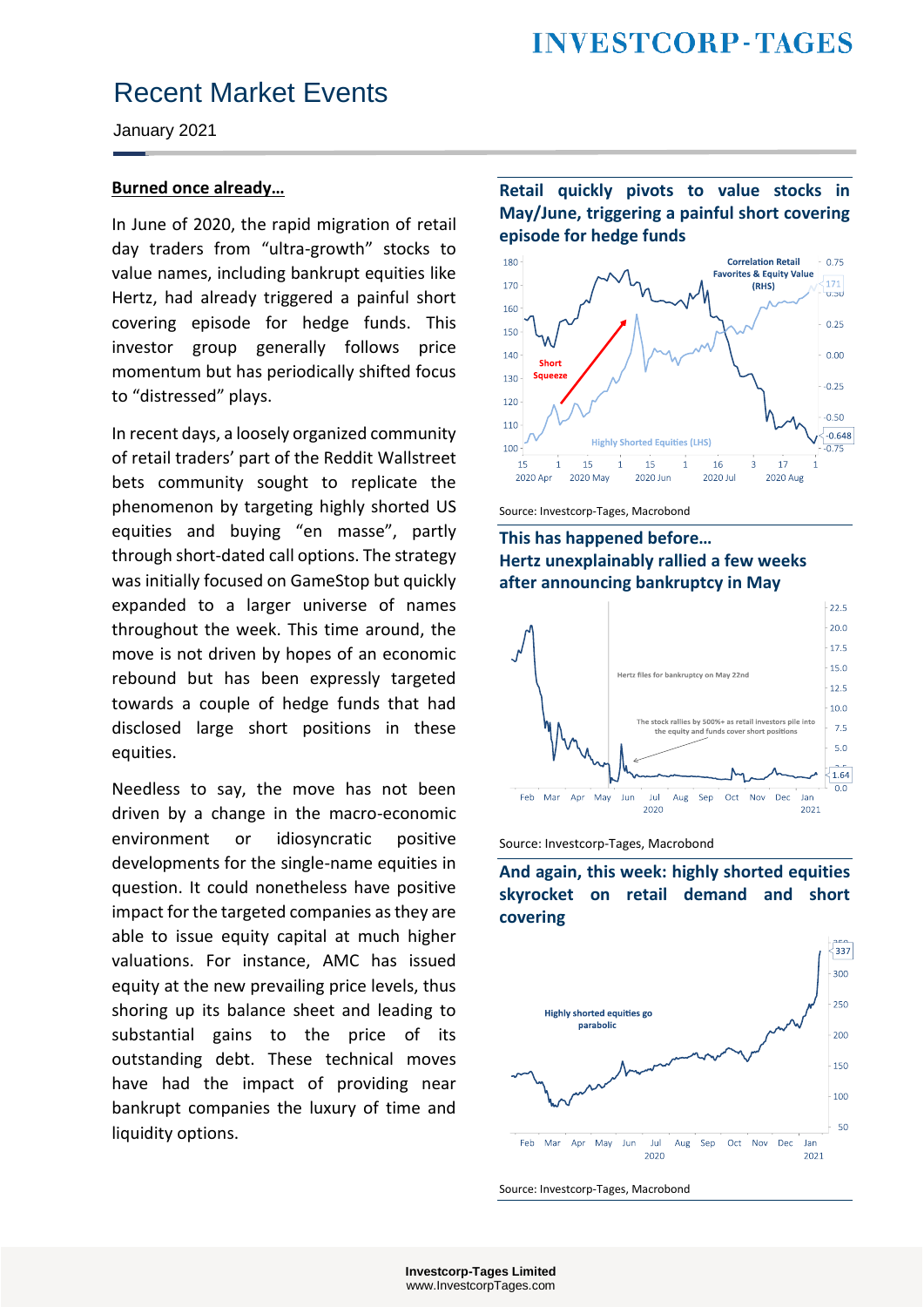January 2021

#### **Painful week**

The short squeeze has painfully affected several hedge funds, with reports of Melvin Capital requiring emergency capital influx from Citadel and Point72, for instance. The squeeze acted as a trigger to a larger unwind of positions within the industry on Tuesday and Wednesday.

The first two charts highlight the extent of the alpha destruction witnessed in recent days. Synthetic long alpha is computed as the performance differential between popular hedge fund long positions, as measured through the September-end 13F portfolio reports and the S&P500 index. Synthetic short alpha is computed as the performance differential between the S&P500 index and an equity basket composed of the most highly shorted equities – as measured by short interest ratios. Wednesday was the most dramatic drawdown for synthetic alpha, with the measure losing more than 12% on a single day.

Granted the actual damage across hedge fund investments is likely to be much lower, on average, as funds hold more diversified portfolios and respond quickly to changing market conditions. Goldman Sachs estimates that hedge funds on its prime brokerage platform saw an alpha destruction of only 3.1% on Wednesday January  $27<sup>th</sup>$ . Funds have reduced gross exposure dramatically as the third chart shows, with Goldman Sachs reporting an 11-standard deviation reduction in gross exposure compared to averages since the global financial crisis.

**Alpha destruction was driven by hedge funds short positions**



Source: GS, Investcorp-Tages, Macrobond

**A long/short strategy of popular hedge fund longs against highly-shorted equities is experiencing its largest drawdown ever**



Source: Goldman Sachs, Investcorp-Tages, Macrobond

**Hedge funds are quickly covering short positions and reducing gross exposure**



Source: Goldman Sachs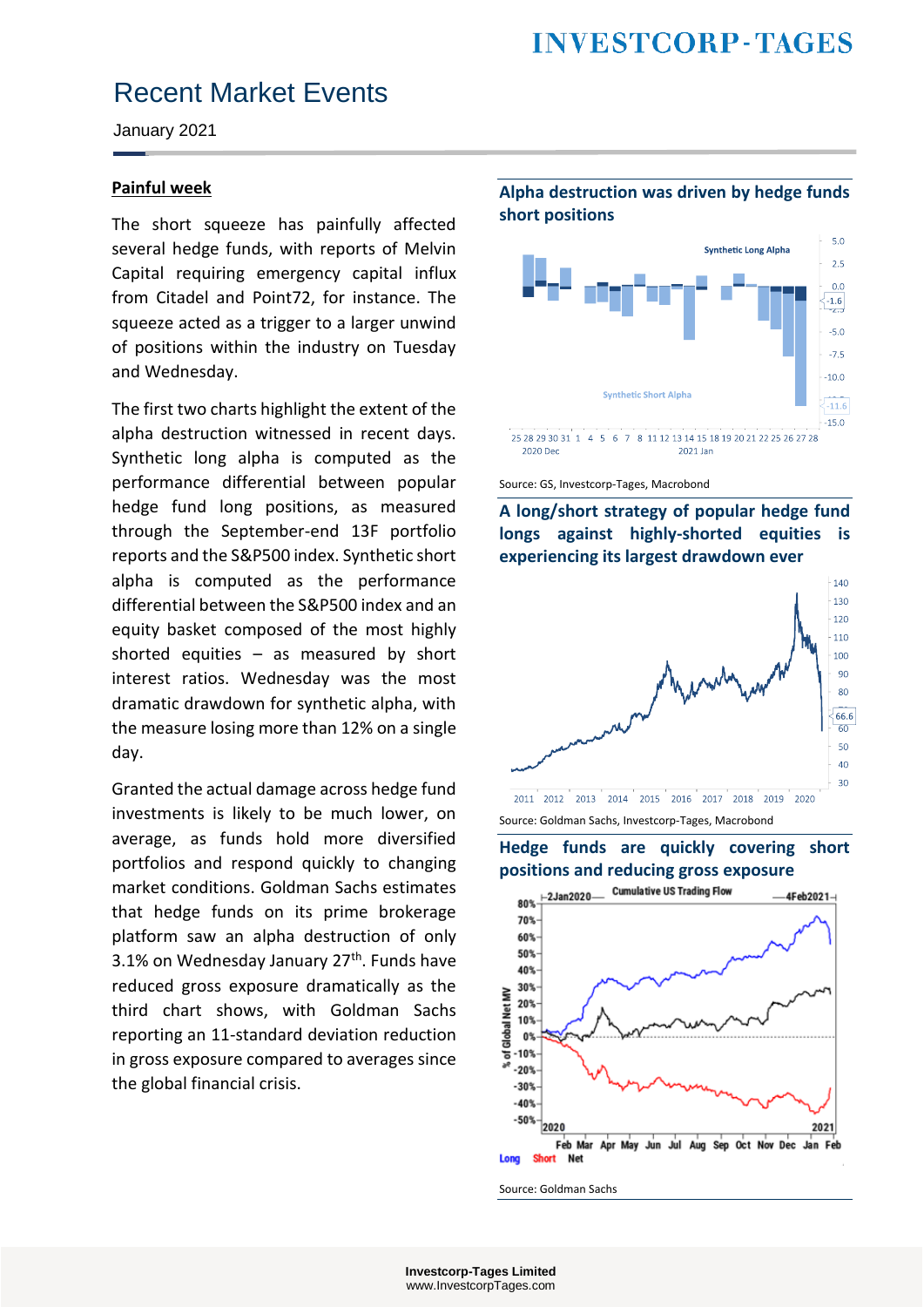January 2021

### **Limited impact across our portfolios**

As regular readers of research will remember, we have warned about a toxic confluence of factors for equity L/S funds that left the strategy vulnerable, in our view.

The US equity long/short universe, on aggregate, had been running elevated risk levels with both net and gross exposure sitting close to their historical highs, as the next chart shows. The overlap across hedge fund portfolios, or crowding, had also reached high levels relative to history, while the industry ran concentrated factor bets with significant long growth and short value exposure.

The current liquidation episode is likely to improve the outlook notably for the strategy. It will lead funds to run lower risk, consistent with a still fluid macro-economic environment and elevated equity volatility.

Outside of cryptocurrencies, we do not expect this ongoing retail frenzy to materially affect other markets, beyond US single-name stocks. Liquidity in interest rates, foreign exchange and commodities is deeper than in smaller cap single-name equities and barriers to entry too high for retail day traders to gain a meaningful foothold.

**multi-year highs** Net Expo **Gross Expo**  $(in %)$  $(in %)$  $85 252$ 80 75  $\overline{20}$  $225$ ้ววก 65  $-225$ 60 **Gross Exposur**  $-220$  $-215$  $-210$ 50 2019 2020 2016 2017 2018

**Hedge funds gross and net exposures were at** 













Source: Morgan Stanley